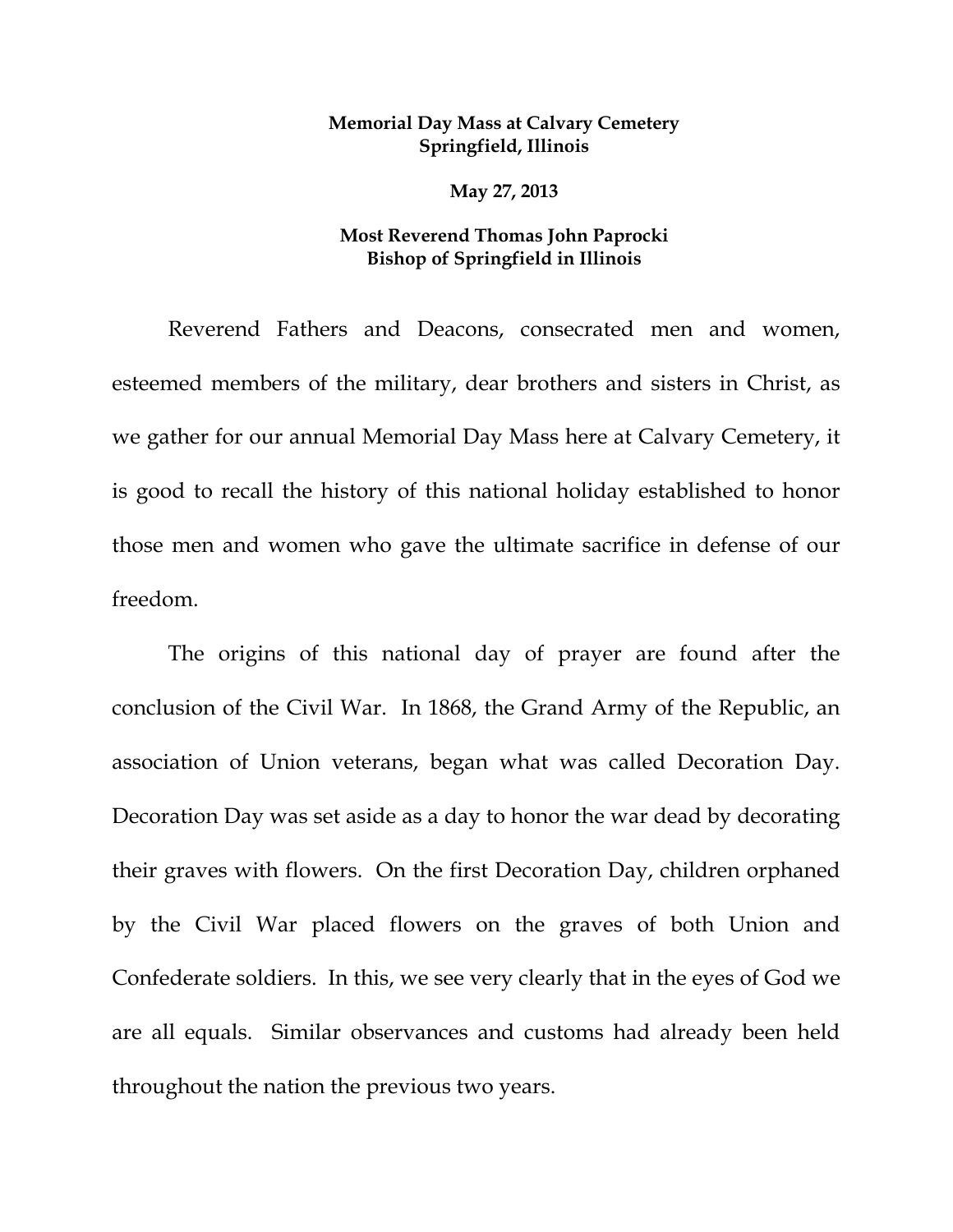During the Civil War, America was blessed with a President, Abraham Lincoln, a lawyer from Illinois, who possessed the moral vision and courage to end slavery and grant legal status to the former slaves and indeed to all people of African descent as persons with full legal rights promised by the Declaration of Independence and protected by the United States Constitution.

Standing at Gettysburg in 1863, President Lincoln set before us the way to honor the fallen members of our nation's military. He suggested "that from these honored dead we take increased devotion to that cause for which they gave the last full measure of devotion - that we here highly resolve that these dead shall not have died in vain – that this nation, under God, shall have a new birth of freedom – and that government of the people, by the people, for the people shall not perish from the earth."1

So important is this day to the good of the nation that it is enshrined in the United States Code, where it states that "the President is requested to issue each year a proclamation calling on the people of the United States to observe Memorial Day by praying, according to their individual religious faith, for permanent peace."2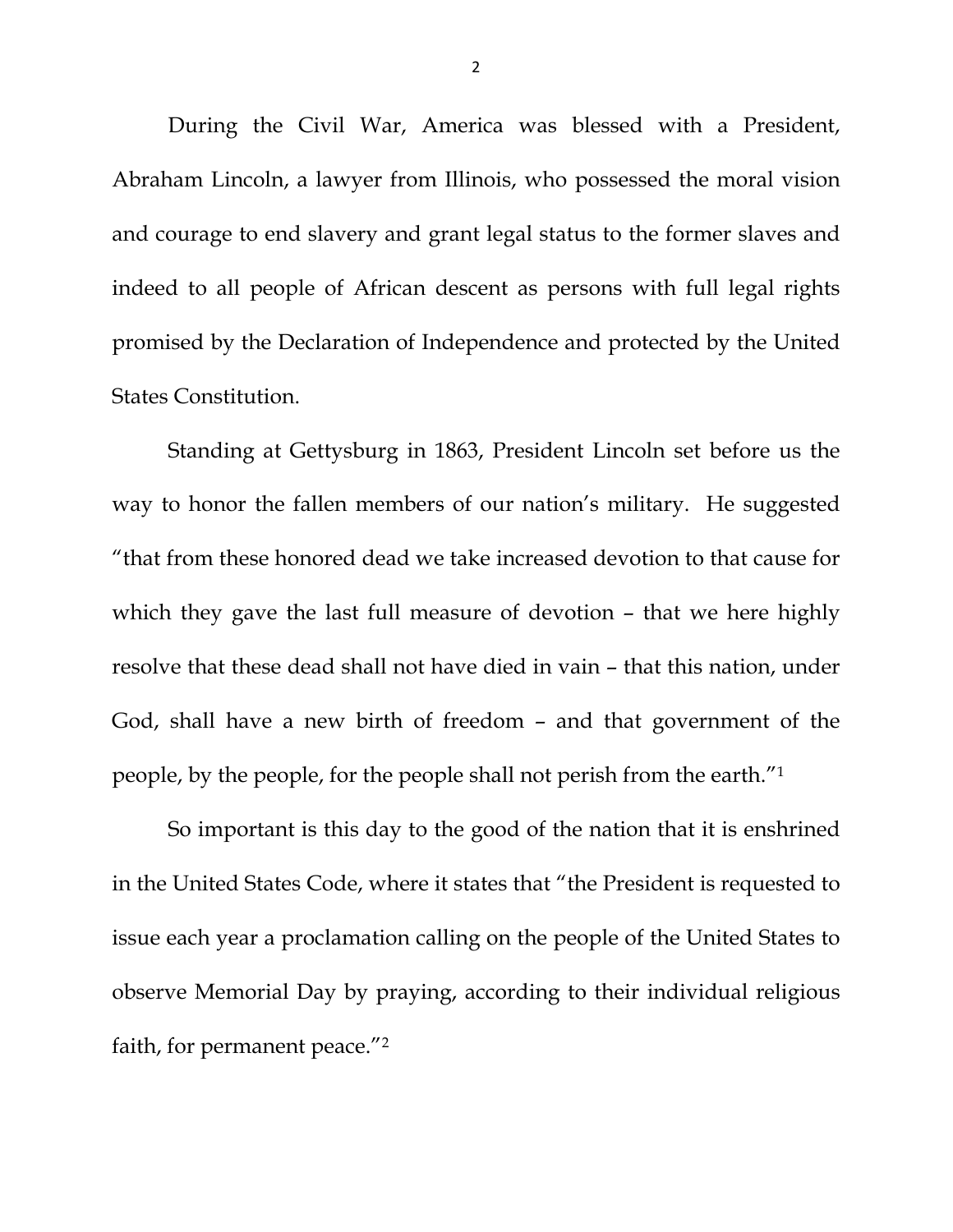In his "Presidential Proclamation – Prayer for Peace, Memorial Day, 2013," President Obama said: "Scripture teaches us that 'greater love hath no man than this, that a man lay down his life for his friends.' On Memorial Day, we remember those we have lost not only for what they fought for, but who they were: proud Americans, often far too young, guided by deep and abiding love for their families, for each other, and for this country. Our debt to them is one we can never fully repay. But we can honor their sacrifice and strive to be a Nation equal to their example. . . . Above all, we can honor those we have lost by living up to the ideals they died defending. It is our charge to preserve liberty, to advance justice, and to sow the seeds of peace. "3

Genuine peace is truly a gift. Cardinal Joseph Bernardin, whom I was privileged to serve as his Chancellor of the Archdiocese of Chicago until his death in 1996, wrote a beautiful book called, *The Gift of Peace*. In the final chapter that he concluded just days before he died from pancreatic cancer, Cardinal Bernardin wrote: "Many people have asked me to tell them about heaven and the afterlife. I sometimes smile at the request because I do not know any more than they do. Yet, when one young man asked if I looked forward to being united with God and all those who have gone before me, I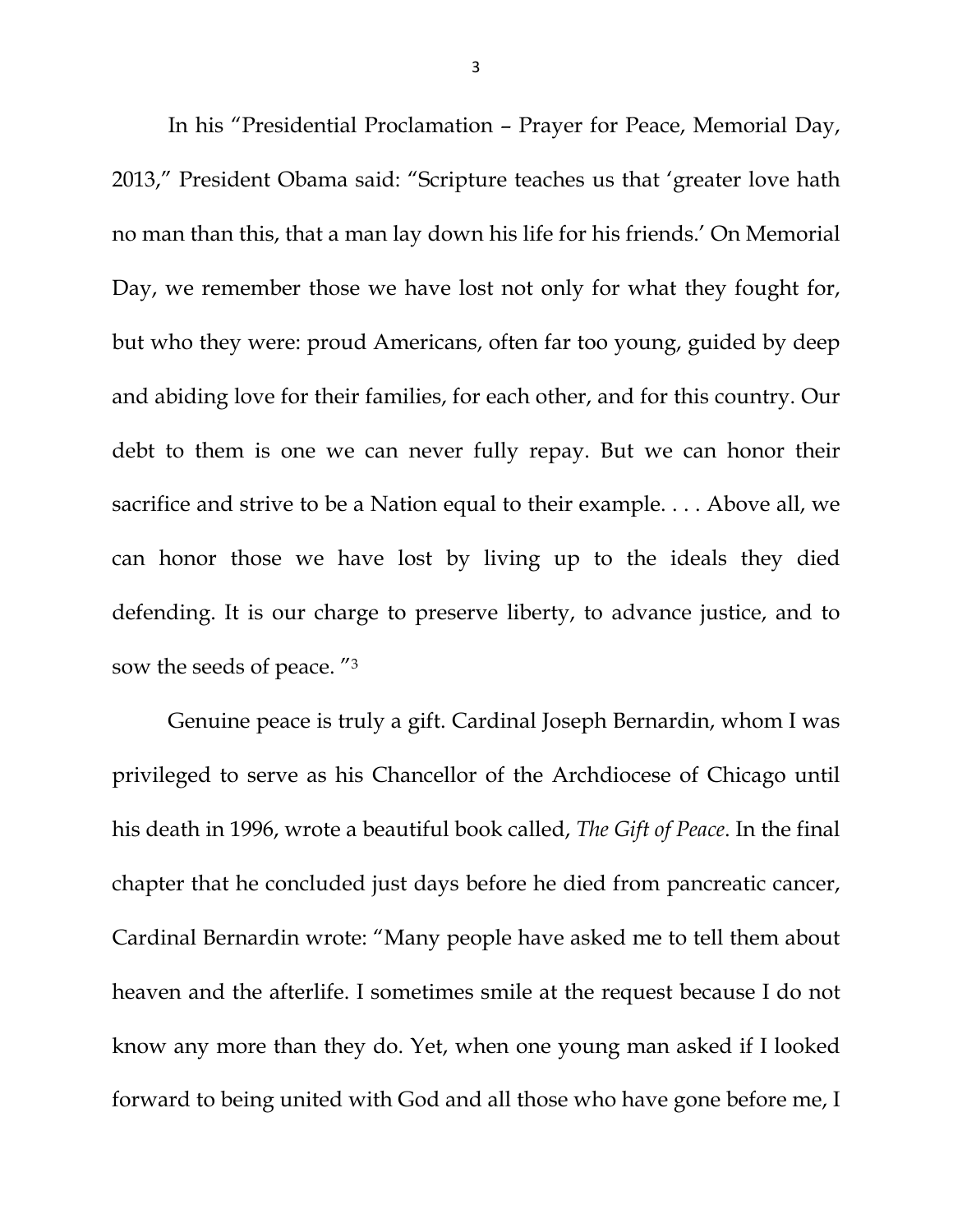made a connection to . . . the first time I traveled with my mother and sister to my parents' homeland of Tonadico di Primiero, in northern Italy: I felt as if I had been there before. After years of looking through my mother's photo albums, I knew the mountains, the land, the houses, the people. As soon as we entered the valley, I said, 'My God, I know this place. I am home.' Somehow I think crossing from this life into eternal life will be similar. I will be home."4

It is this hope in the promise of eternal life that has brought us here today to honor our beloved dead and to decorate their graves. We gather not only to honor them, but – more importantly – to implore the Lord's mercy upon them, that he might find their faith genuine and admit them into the peace of his kingdom, where they will finally be at home.

Cardinal Bernardin ended his book at the end of his life by saying that he "would like to leave behind a simple prayer that each of you may find what I have found—God's special gift to us all: the gift of peace. When we are at peace, we find freedom to be most fully who we are, even in the worst of times. We let go of what is nonessential and embrace what is essential. We empty ourselves so that God may work more fully within us. And we become instruments in the hands of the Lord."5

4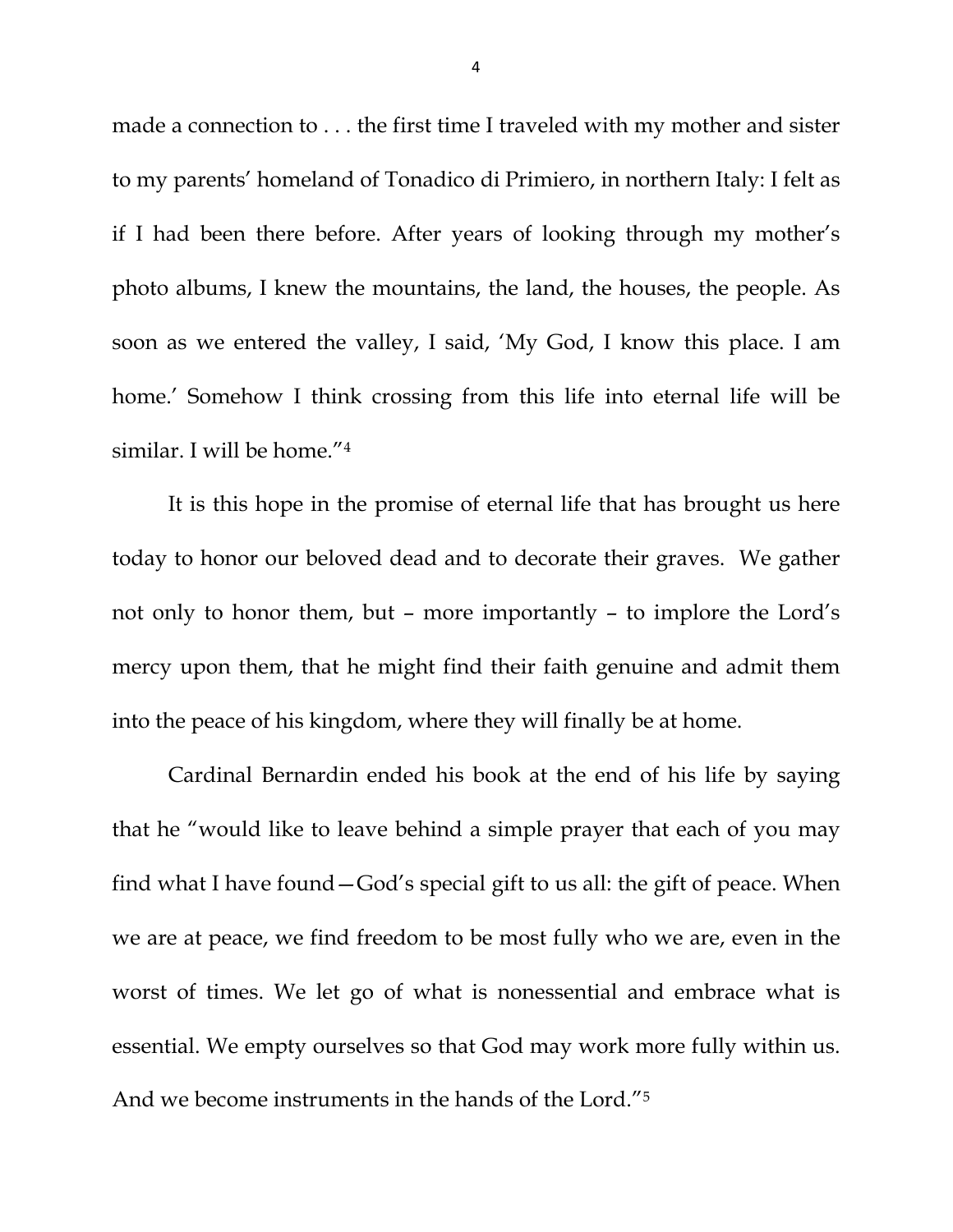He then concluded by inviting his readers to recite together the Prayer for Peace, attributed to Saint Francis of Assisi, which I now invite you to pray with me:

*Lord, make me an instrument of your peace, Where there is hatred, let me sow love; Where there is injury, pardon; Where there is doubt, faith; Where there is despair, hope; Where there is darkness, light; Where there is sadness, joy. O Divine Master, grant that I may not so much seek to be consoled, as to console; to be understood, as to understand; to be loved, as to love. For it is in giving that we receive. It is in pardoning that we are pardoned, and it is in dying that we are born to Eternal Life.*

May God give us this grace. Amen.